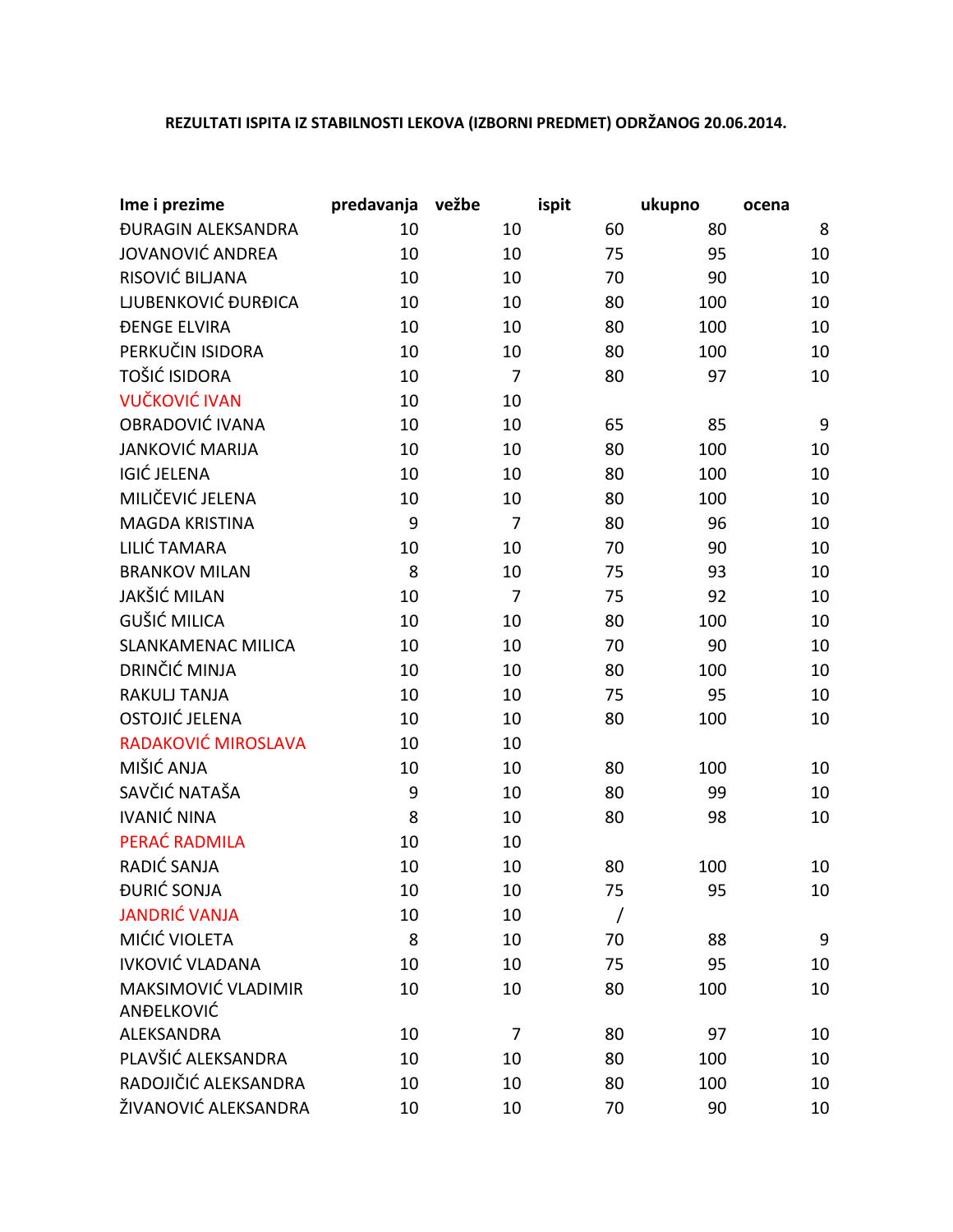| PANTELIĆ ANA               | 10 | 10 | 80 | 100 | 10 |
|----------------------------|----|----|----|-----|----|
| <b>VLAČIĆ BILJANA</b>      | 10 | 10 | 80 | 100 | 10 |
| ZEKANOVIĆ BILJANA          | 10 | 10 | 80 | 100 | 10 |
| PROLIĆ BOGDAN              | 10 | 10 | 80 | 100 | 10 |
| ALBIJANIĆ BOJANA           | 8  | 10 | 75 | 93  | 10 |
| <b>VLAJIĆ BRANKA</b>       | 10 | 10 | 80 | 100 | 10 |
| ČEBAC LJUBICA              | 10 | 10 | 80 | 100 | 10 |
| <b>GRUBOR DUNJA</b>        | 10 | 10 | 80 | 100 | 10 |
| MARJANOVIĆ DUNJA           | 10 | 10 | 80 | 100 | 10 |
| NIKOLIĆ IGOR               | 10 | 10 | 70 | 90  | 10 |
| <b>GLAVAŠKI ISIDORA</b>    | 10 | 10 | 80 | 100 | 10 |
| ČALIĆ JELENA               | 10 | 10 | 70 | 90  | 10 |
| RADIĆ JELENA               | 10 | 10 | 70 | 90  | 10 |
| ŽIVANOVIĆ JELICA           | 10 | 10 | 80 | 100 | 10 |
| ĐAKOVIĆ JOVANA             | 10 | 10 | 80 | 100 | 10 |
| <b>MARJANOVIĆ KRISTINA</b> | 10 | 10 | 80 | 100 | 10 |
| <b>BARTA LEVENTE</b>       | 10 | 10 | 80 | 100 | 10 |
| SAVIĆ LJILJANA             | 10 | 10 | 80 | 100 | 10 |
| <b>BARIŠIĆ MAJA</b>        | 10 | 10 | 80 | 100 | 10 |
| <b>KRALJ MAJA</b>          | 10 | 10 | 80 | 100 | 10 |
| <b>DUNĐERSKI MARIJA</b>    | 10 | 10 | 70 | 90  | 10 |
| <b>VUKOV MARIJANA</b>      | 10 | 10 | 75 | 95  | 10 |
| RELJIĆ MARINA              | 10 | 10 | 75 | 95  | 10 |
| <b>JELOVAC MILANA</b>      | 9  | 10 | 80 | 99  | 10 |
| RADOŠEVIĆ MILICA           | 10 | 10 | 75 | 95  | 10 |
| ERIĆ MIRJANA               | 10 | 10 | 80 | 100 | 10 |
| <b>VEZILIĆ MIRJANA</b>     | 10 | 10 | 80 | 100 | 10 |
| ŽIKIĆ MIROSLAVA            | 10 | 10 | 80 | 100 | 10 |
| <b>BEATOVIĆ MLADENA</b>    | 10 | 10 | 80 | 100 | 10 |
| VELISAVLJEVIĆ NADA         | 10 | 10 | 80 | 100 | 10 |
| DAMJANIĆ NATALIJA          | 10 | 7  | 80 | 97  | 10 |
| <b>BAJIĆ NATAŠA</b>        | 10 | 10 | 70 | 90  | 10 |
| <b>BRKLJAČ NATAŠA</b>      | 10 | 10 | 80 | 100 | 10 |
| PEKEZ NATAŠA               | 10 | 10 | 80 | 100 | 10 |
| <b>VULIN NEMANJA</b>       | 9  | 10 | 70 | 89  | 9  |
| MALEŠEVIĆ NEVENA           | 10 | 10 | 80 | 100 | 10 |
| <b>VUJIĆ NINO</b>          | 10 | 10 |    |     |    |
| <b>IVIĆ OGNJENKA</b>       | 10 | 10 | 80 | 100 | 10 |
| <b>LOVREN PETAR</b>        | 10 | 10 | 80 | 100 | 10 |
| <b>MANOJLOVIĆ RADA</b>     | 10 | 10 | 80 | 100 | 10 |
| PANTIĆ SANDRA              | 10 | 10 | 80 | 100 | 10 |